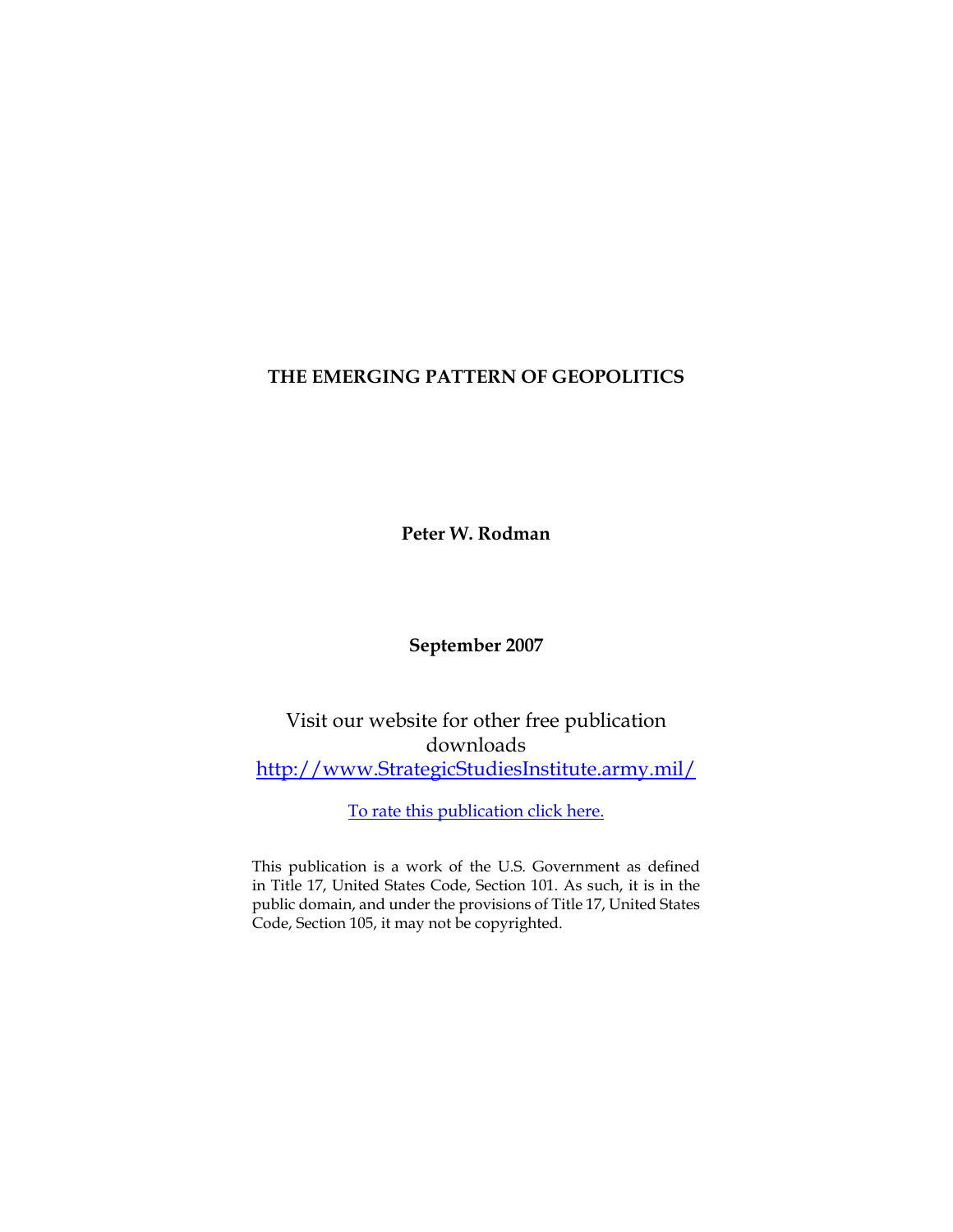\*\*\*\*\*

The views expressed in this report are those of the author and do not necessarily reflect the official policy or position of the Department of the Army, the Department of Defense, or the U.S. Government. This report is cleared for public release; distribution is unlimited.

\*\*\*\*\*

Comments pertaining to this report are invited and should be forwarded to: Director, Strategic Studies Institute, U.S. Army War College, 122 Forbes Ave, Carlisle, PA 17013-5244.

\*\*\*\*\*

All Strategic Studies Institute (SSI) publications are available on the SSI homepage for electronic dissemination. Hard copies of this report also may be ordered from our homepage. SSI's homepage address is: *www.StrategicStudiesInstitute.army.mil.*

\*\*\*\*\*

The Strategic Studies Institute publishes a monthly e-mail newsletter to update the national security community on the research of our analysts, recent and forthcoming publications, and upcoming conferences sponsored by the Institute. Each newsletter also provides a strategic commentary by one of our research analysts. If you are interested in receiving this newsletter, please subscribe on our homepage at *www.StrategicStudiesInstitute.army. mil/newsletter/.*

ISBN 1-58487-308-6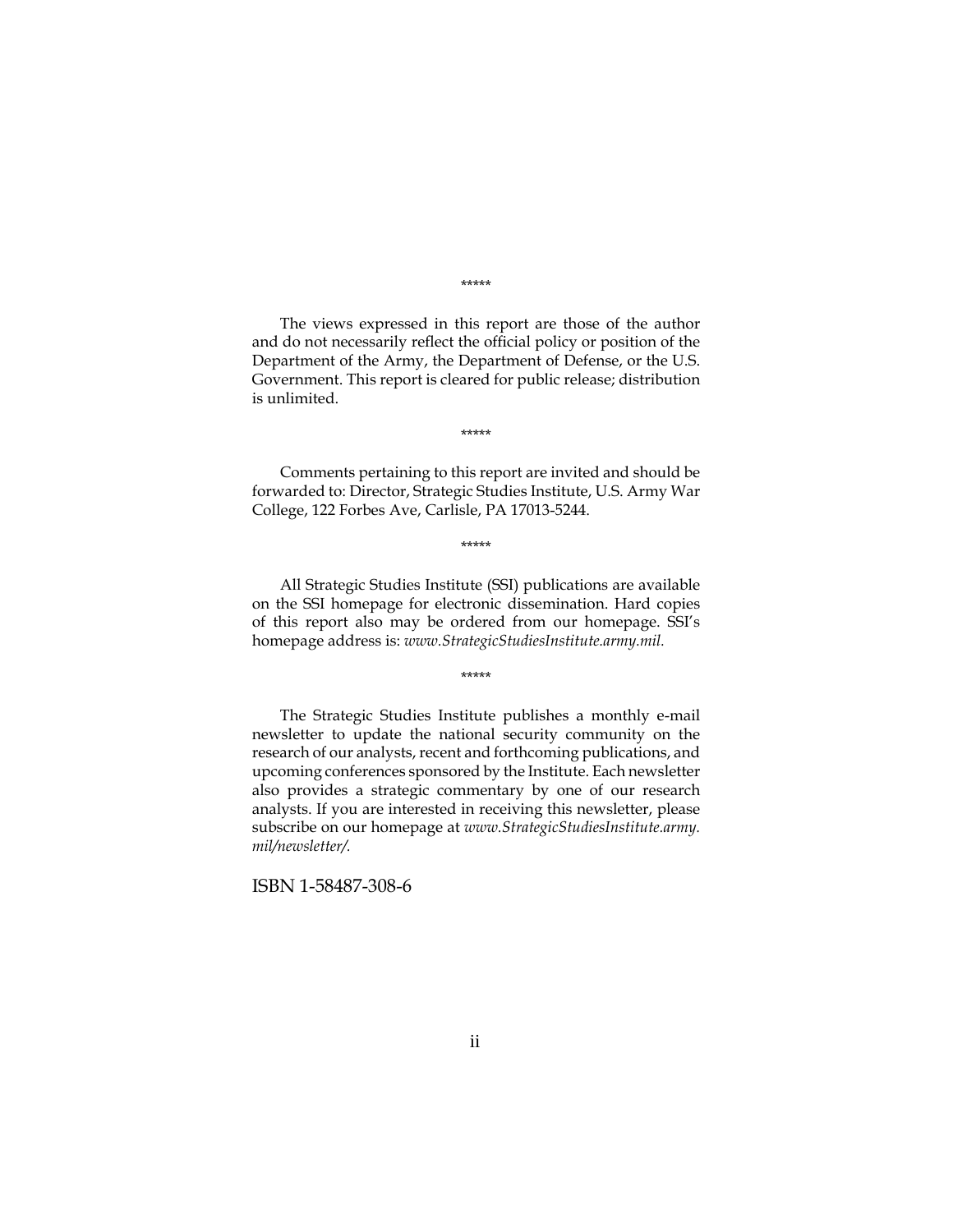### **FOREWORD**

This Letort Paper is Mr. Peter Rodman's keynote address given at the XVIII Annual Strategy Conference of the U.S. Army War College. The theme of the conference was the global security challenges to the United States, and represented an effort to look beyond Iraq and Afghanistan and grasp contemporary global security dynamics. Without ignoring the two wars that are currently taking place in Iraq and Afghanistan, the Strategic Studies Institute (SSI) sought to reframe the debate over security within a global context.

Thus Mr. Rodman's address set contemporary security challenges to the United States within a framework of both an Islamist challenge rising from the Jihadi movement across the Muslim world that mostly finds its expression in terrorism, and in the dynamics of the rise and decline of great powers. In doing so, he set the tone for the subsequent presentations at the conference, many of which are being published by SSI.

This year's conference, like its predecessors, represents a major part of SSI's continuing activity to bring to our audience diverse views and insights into contemporary security challenges. It is in this spirit that we are pleased to present this address to our readers.

*Dougle P. Rollf.*<br>DOUGLAS C. LOVELACE, JR.

**Director** Strategic Studies Institute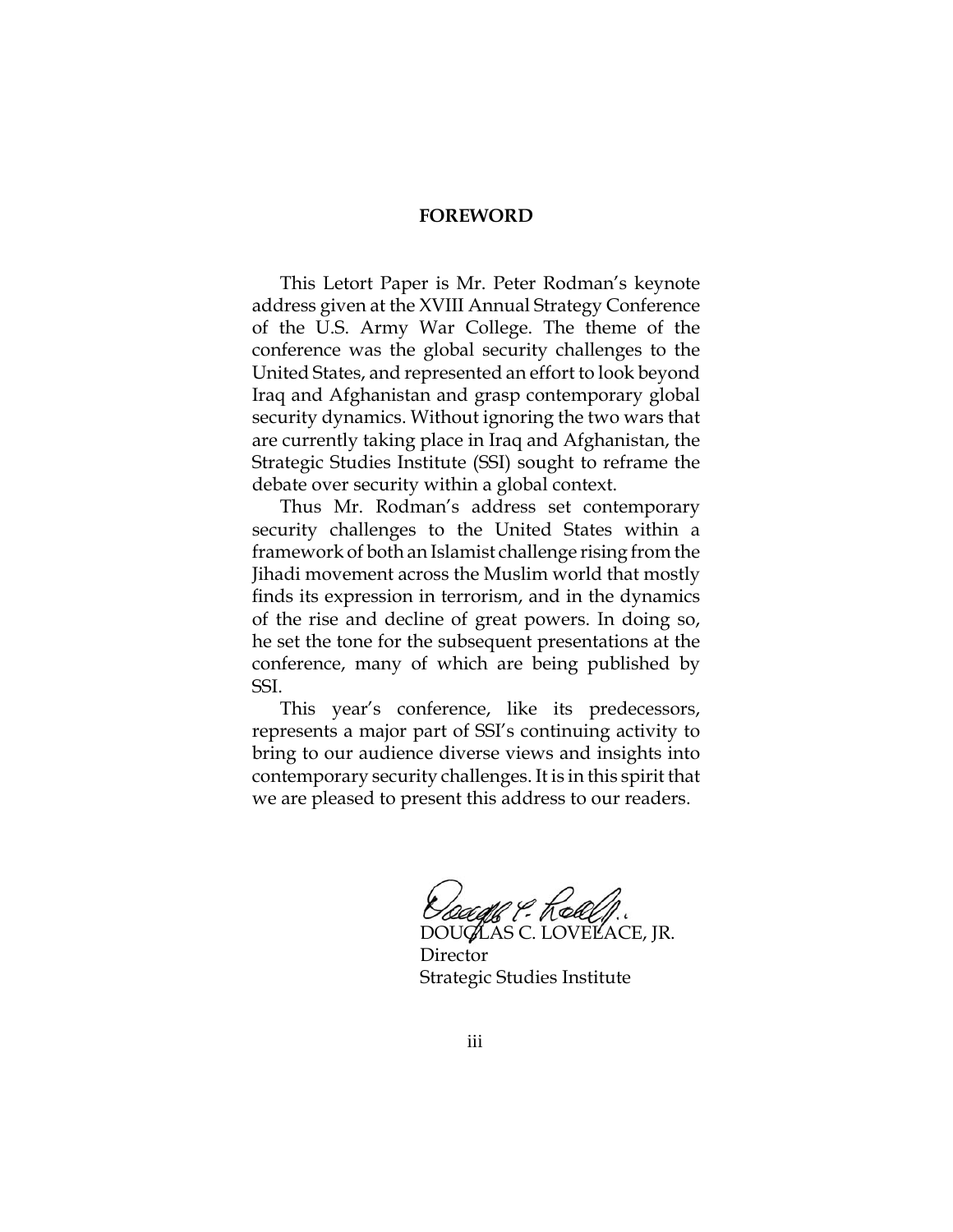#### **BIOGRAPHICAL SKETCH OF THE AUTHOR**

PETER W. RODMAN is a Senior Fellow at the Brookings Institution where his interests cover a wide range of foreign policy and international security issues, including presidential policymaking in national security, multilateralism in global affairs, strategic options in the Gulf, the challenges of Islamist radicalism, and U.S.-China relations. His career began as an assistant to Henry Kissinger on the White House/National Security Council (NSC) staff, and he has worked in five presidential administrations, the Department of Defense, the Department of State, and the service at the White House included being a Deputy Assistant to the President for National Security Affairs from 1986 to 1987. From 1984 to 1986, he served as Director of the Policy Planning Staff at the State Department. Most recently, as Assistant Secretary of Defense for International Security Affairs, Mr. Rodman was a senior adviser to the Secretary of Defense on the formulation and coordination of security strategy and policy with respect to most regions of the world, including Asia, the Middle East and Europe. During the Nixon and Ford administrations, he was a member of the NSC Staff and special assistant to Henry Kissinger. Before joining the Bush administration in 2001, he was a senior editor of *National Review*, Director of National Security Studies at the Nixon Center, and a member of the board of Freedom House and of the World Affairs Council of Washington, DC. He is the author of a history of the Cold War in the Third World (*More Precious than Peace*, Scribner's, 1994) and of numerous monographs and articles in scholarly journals, magazines, and newspapers. Mr. Rodman has an A.B. from Harvard, a B.A. and Masters from Oxford, and a J.D. from Harvard Law School.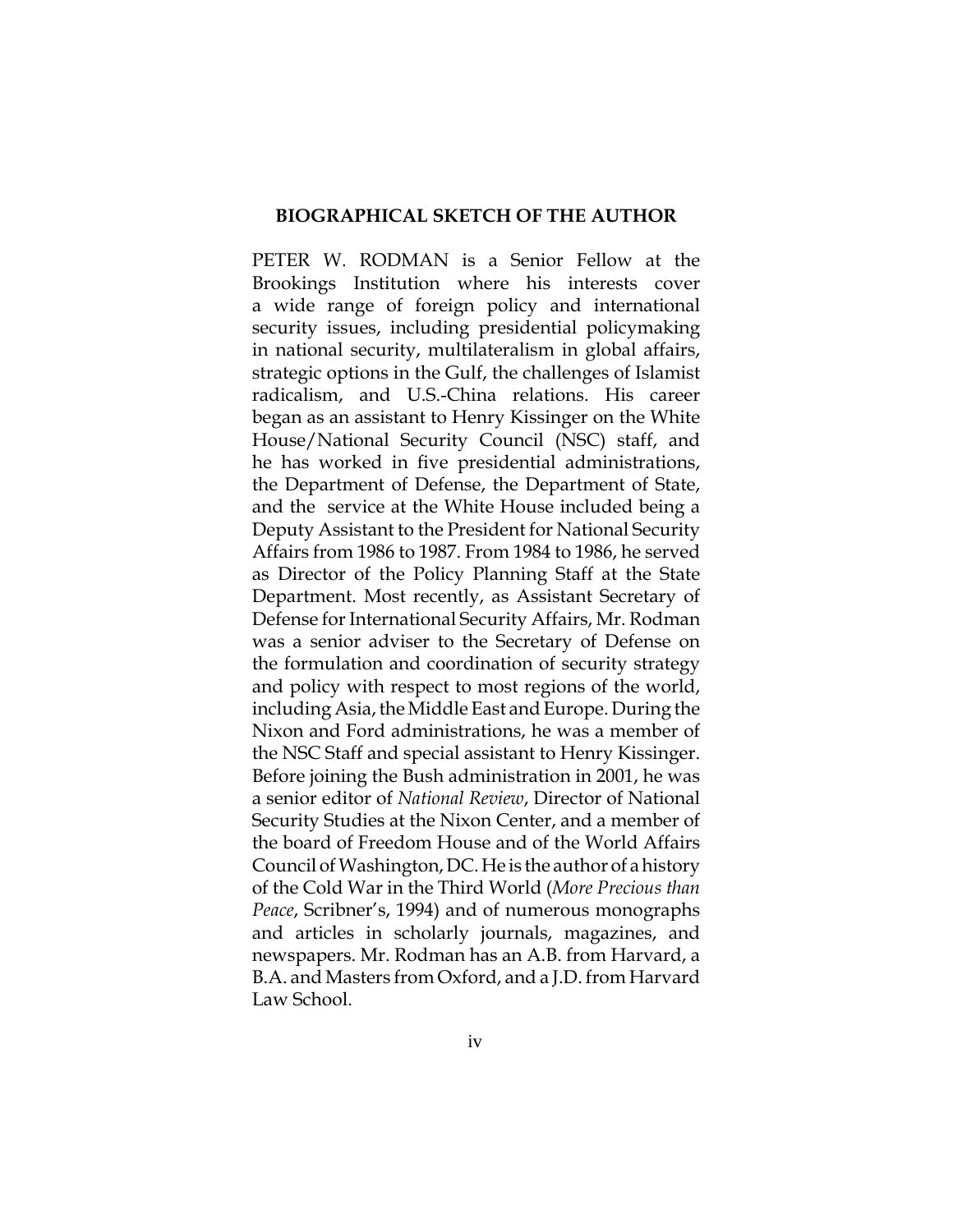### **THE EMERGING PATTERN OF GEOPOLITICS**

The theme of this conference is especially important. Iraq and Afghanistan, important as they are, do not exhaust the strategic landscape. There is a global strategic environment, which presents many challenges in many different regions of the world that bear close attention in their own right. In fact, that global environment forms the context in which we should be thinking about Iraq and Afghanistan. One of the reasons it is so important how well we do in Iraq and Afghanistan is its impact on American credibility—a precious commodity that will affect our success in these other theaters.

I have chosen for my topic the phrase "The Emerging Pattern of Geopolitics" because I do see a pattern emerging. For a long time, it was not clear what to call the post-Cold War world. I still do not have a name for it, but we can see already, in my view, two dominant features of the world we are in:

• One is what we call the Global War on Terrorism, but it is really an assault against the West by Islamist extremism, which is a virulent political ideology feeding on centuries of historical and cultural resentments. I would also argue that this ideological challenge is taking on a new geopolitical form, as Iran attempts to make itself the leader of it.

• The second challenge lies in the traditional dimension of relations among the major powers. I see the reemergence of Russia as one important feature of the current scene, but over the longer term the emergence of China represents probably a more dramatic change in the strategic landscape. It is the classical problem of a new great power appearing on world stage, raising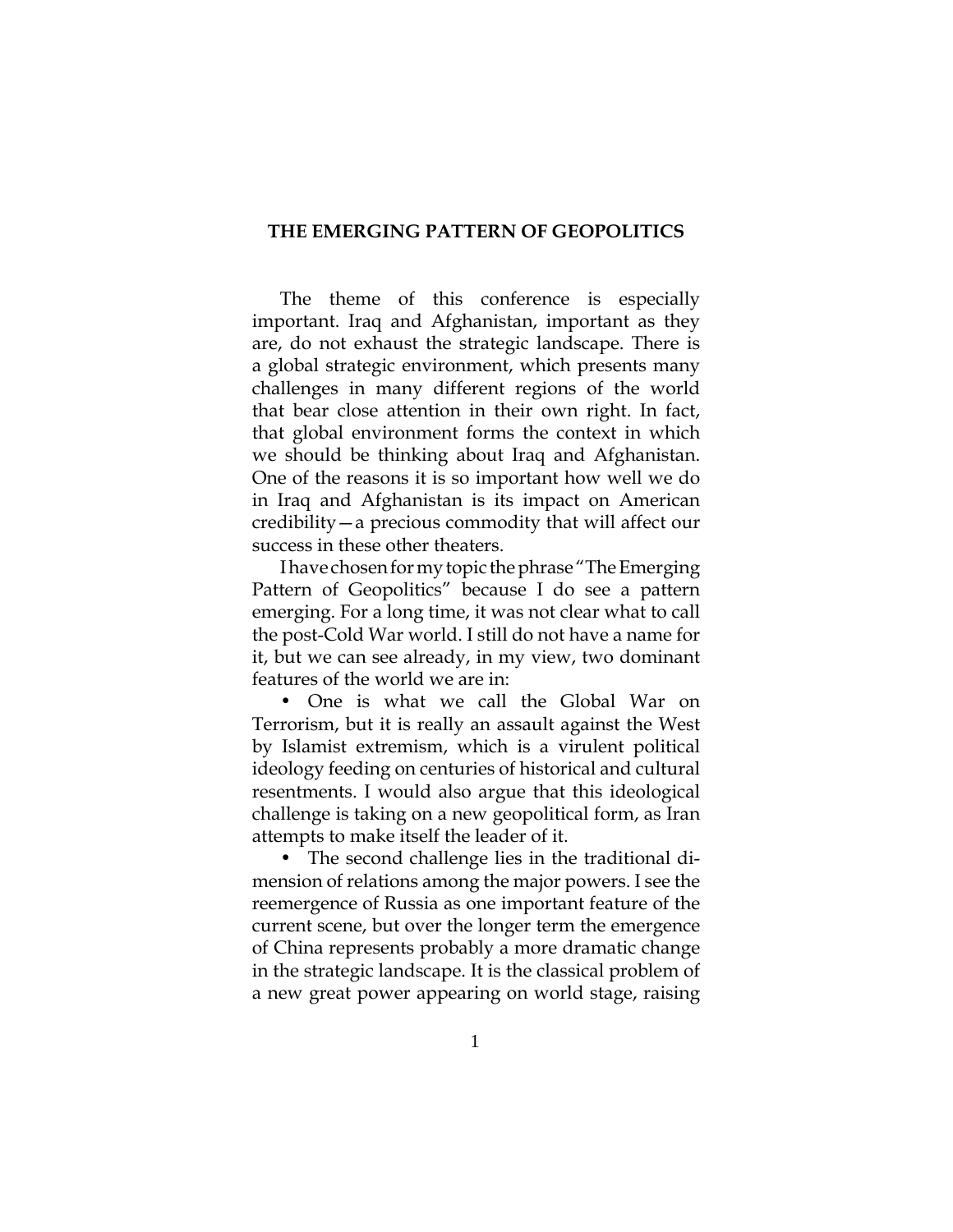some complicated challenges of adjustment, for us and for them.

## **War on Terror/Islamist Extremism.**

First, let me talk about what we call the "war on terrorism." John Abizaid calls it the "Long War," and I think he is right about that. It will be with us for a while.

We say "war on terrorism," but the heart of the problem is not terrorism as such—terror is a weapon but an ideologically-driven assault not only against the United States, but against the West. It is important always to say that this is not "about Islam" or "against Islam." What has come after us is not Islam but a warped political ideology which invokes some aberrant strains of Islam. The word "Islamism," indeed, was coined by scholars to distinguish the political phenomenon from the religious faith.

In the modern period, this Islamist radicalism has been with us since the Iranian Revolution of 1979. There was fear at that time that this virulent ideology would spread around the Middle East. It did not spread, at first—among other things, Arabs do not trust Persians—but it did begin to spread at the beginning of the 1990s. I think there were two reasons why it did:

• The collapse of the Soviet Union led to a certain discrediting and demoralization of the Marxist-Leninist Left worldwide. The collapse of the radical Left in much of the Third World contributed to a wave of democratization in those countries: In Latin America, in some countries in Africa, and elsewhere, the absence of a radical challenge to the established order permitted a kind of "normal" politics to develop. The tragedy of the Middle East is that the weakening of the secular,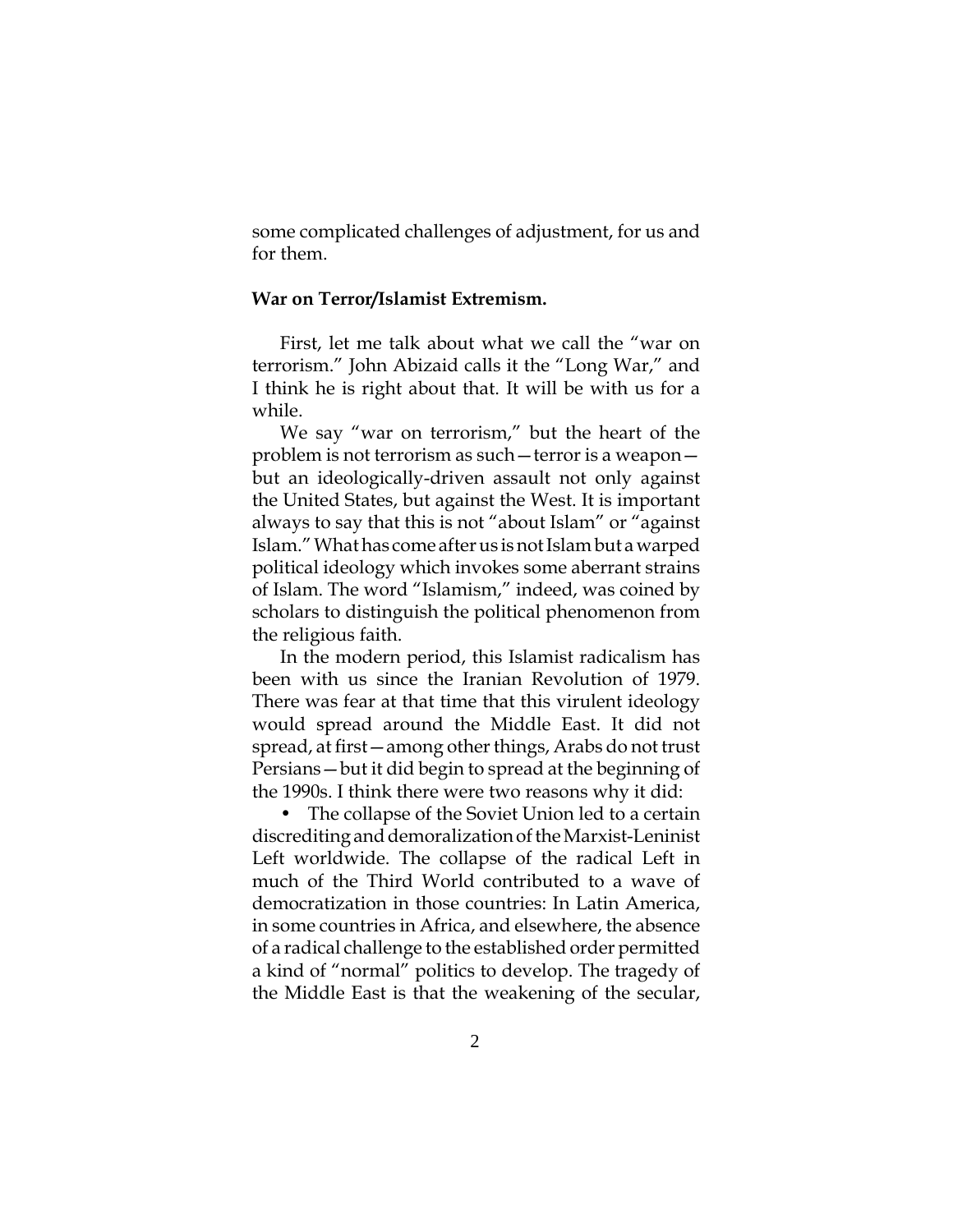"socialist" Arab radicalism left a vacuum that was filled by a radicalism from a different direction, Islamism. (I have a Palestinian friend who told me about a friend he had: The guy was a Marxist agitator on the West Bank. Many years later, my friend ran into him again, and he was wearing the beard and the robes of an Islamist agitator.)

• The second new factor was the Afghan war against the Soviets: The Sunni Islamist radicals think they brought down the Soviet Union by themselves and they now think they can replicate the achievement against the second superpower.

So, in this sense, the spread of this radicalism in the Sunni world is a phenomenon of the end of the Cold War.

Thus, we see the rise of Islamism in Algeria and Egypt in the 1990s. I do not think it is an accident that these pressures rose against two countries whose revolutions had been in the name of the now discredited secular, "socialist," ideology. Also in the 1990s we saw the rise of al-Qa'ida, and its attacks on our embassies in East Africa, on the *USS Cole*, and, of course, September 11, 2001.

Iraq is today a battleground in this struggle but is hardly the cause of it. This ideology, as I said, is fueled by centuries of resentments—by the conviction that the West is corrupt, evil, and doomed like the Soviet Union. And of course it is so fanatical that mass murder is acceptable to them as a means. I am sorry to say that there is a certain euphoria among these extremists in recent years: They think they are on a roll; they think they can win, that they can defeat the West. It is crazy, but they believe it.

The good news is that millions of people in the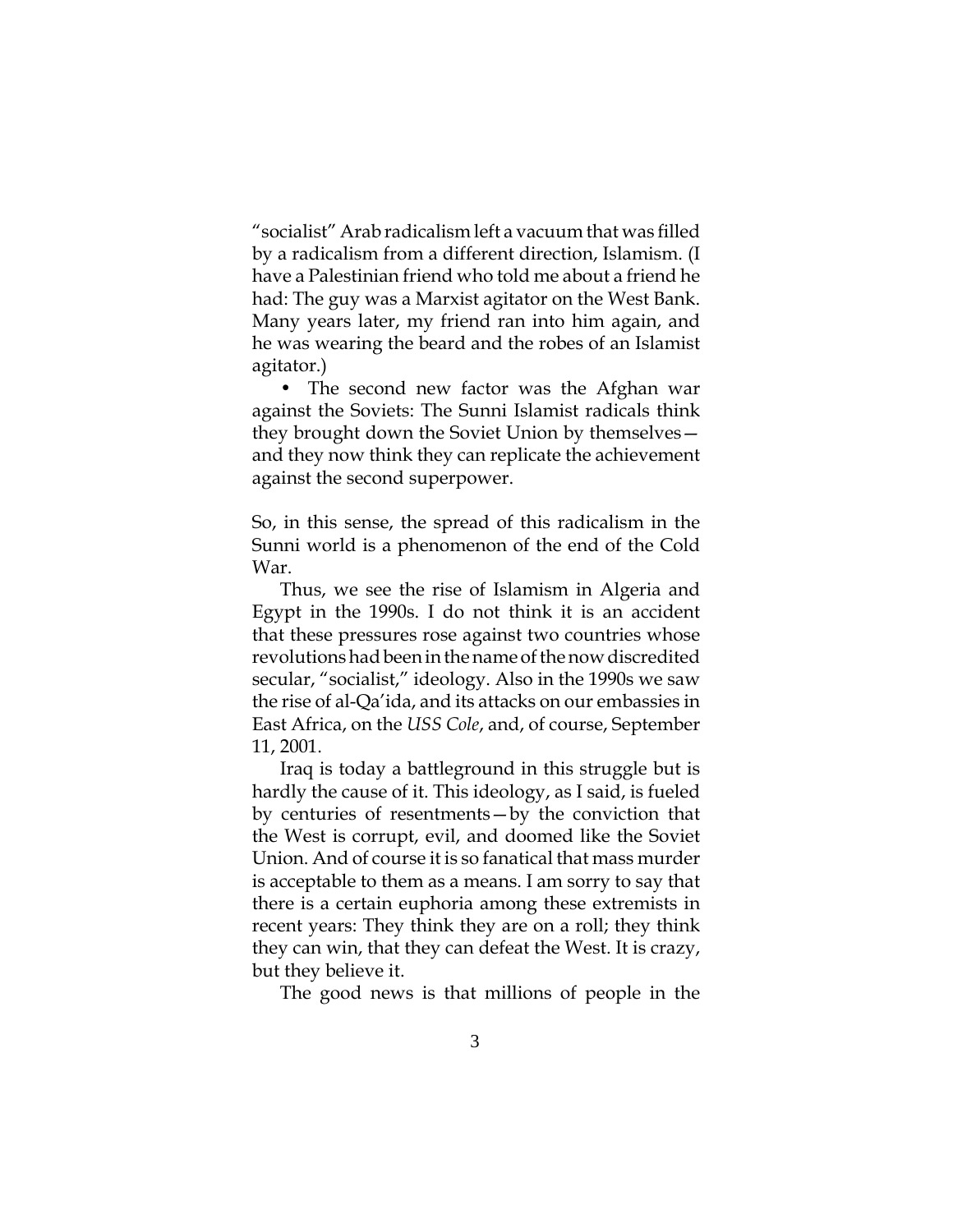Muslim world *agree* this is crazy. These people want to be part of the modern civilized world, not overthrow it. Speaking from my experience in the Pentagon, I can tell you that just about every government in the Muslim world, from North Africa to the Gulf to Central Asia to Southeast Asia, is a partner with us or wants to be, including in the defense field. The key to our strategy is supporting them, because they are on the front line.

I mentioned Iran, because in a sense we are coming full circle since 1979. Ahmadinejad sees Iran as the leader, the champion of all this. In his open letter to President George W. Bush in May 2006 and his open letter to the American people last November, it was interesting that he set himself up as Bush's counterpart, as Bush's equal, as the spokesman for all of Islam.

The good news is the Arabs do not want this either. In their eyes, reasonably enough, Iran's nuclear ambitions and its conventional military buildup point to a bid for regional hegemony. Sunni Arab governments are, if anything, drawing closer to us now. They saw the Hezballah crisis in Lebanon last summer as an Iranian power play.

The United States has responded to this Arab concern by a variety of means. I was part of a joint State-Defense diplomatic initiative that we called the Gulf Security Dialogue, which was about intensified cooperation in such areas as air and missile defense, counterterrorism, counterproliferation, and so forth. The United States also sent a second carrier strike group into the Gulf to strengthen deterrence and reassurance. These countries have other options. They could try to go nuclear themselves (which they are flirting with); alternatively they could revert to appeasement of Iran. The preferable option is that they have confidence in us as their ally and protector.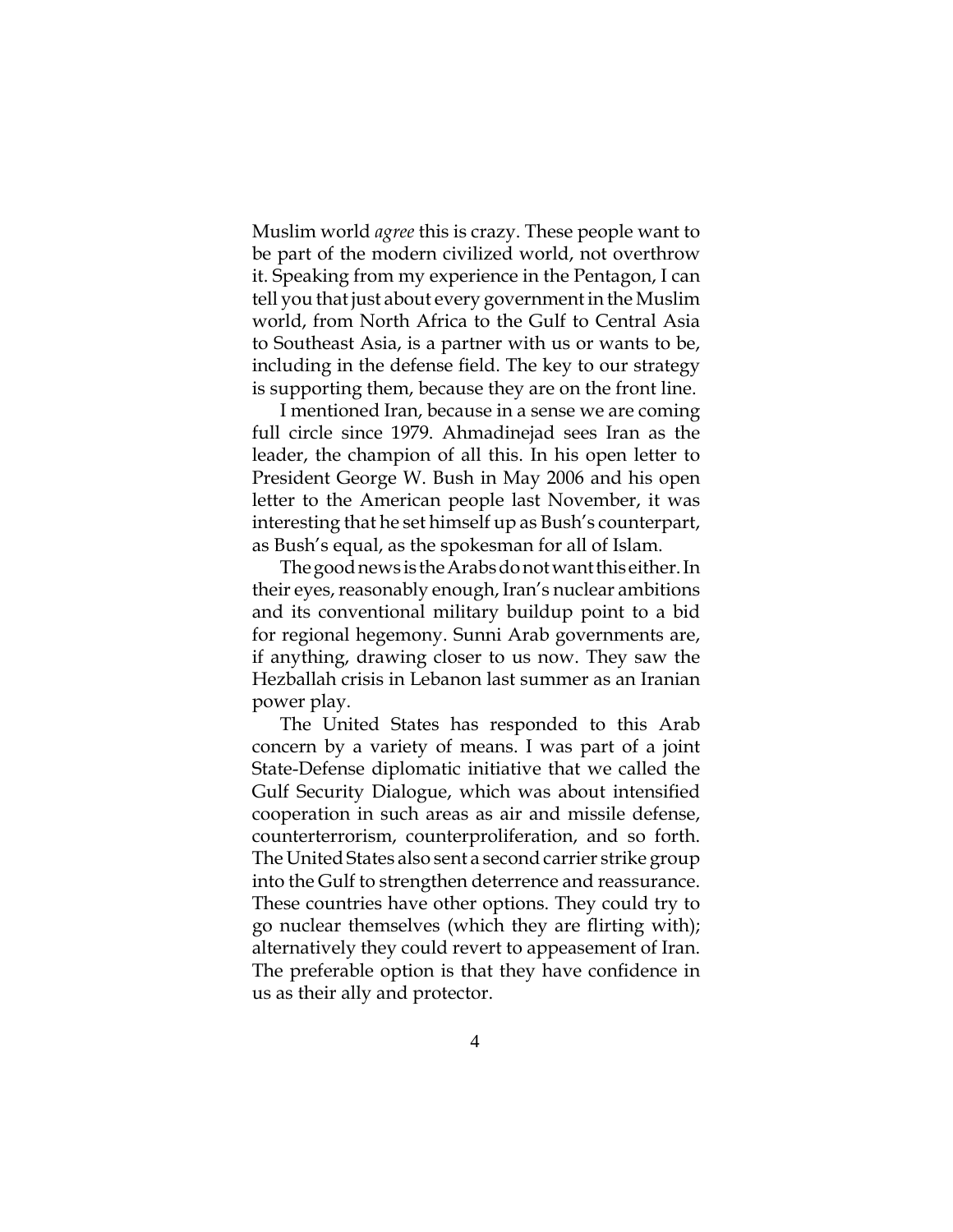What are the long-run prospects? From the Soviet experience, we know that militant ideologies can be discredited by failure. And I would say that the rich diversity in the Muslim world is a barrier to Iran's ambitions and to al-Qa'ida's ambitions. It is not just Sunni vs. Shia, or Arabs vs. Persians. Read some of Zawahiri's tirades against nationalism and national identity. He complains of "hateful nationalism" as a parochialism that diverts from the duty of global jihad; he denounces the Iraqi people and the Palestinian people for being seduced by elections and democracy, which, again, lead them away from the transnational cause he is espousing. He has repeatedly denounced even Hamas for participating at all in the political process.1 So there are barriers to this transnational ideology. The moderates are showing courage, but they need our support.

### **Relations among the Major Powers.**

Let me now shift back to the other dimension of today's global environment, relations among the major powers. This is the traditional dimension of international politics, and, while the Global War on Terror is an understandable preoccupation, the laws of geopolitics have not been repealed.

With Europe, I have to say that I think our relations are getting better. The current German Chancellor is far better disposed to the United States than her predecessor; the forthcoming election in France could produce a French President who is the best disposed to the United States of any President of the Fifth Republic. Look at the NATO engagement in Afghanistan, which is an extraordinary step in the history of the North Atlantic Alliance. On the other hand, there are long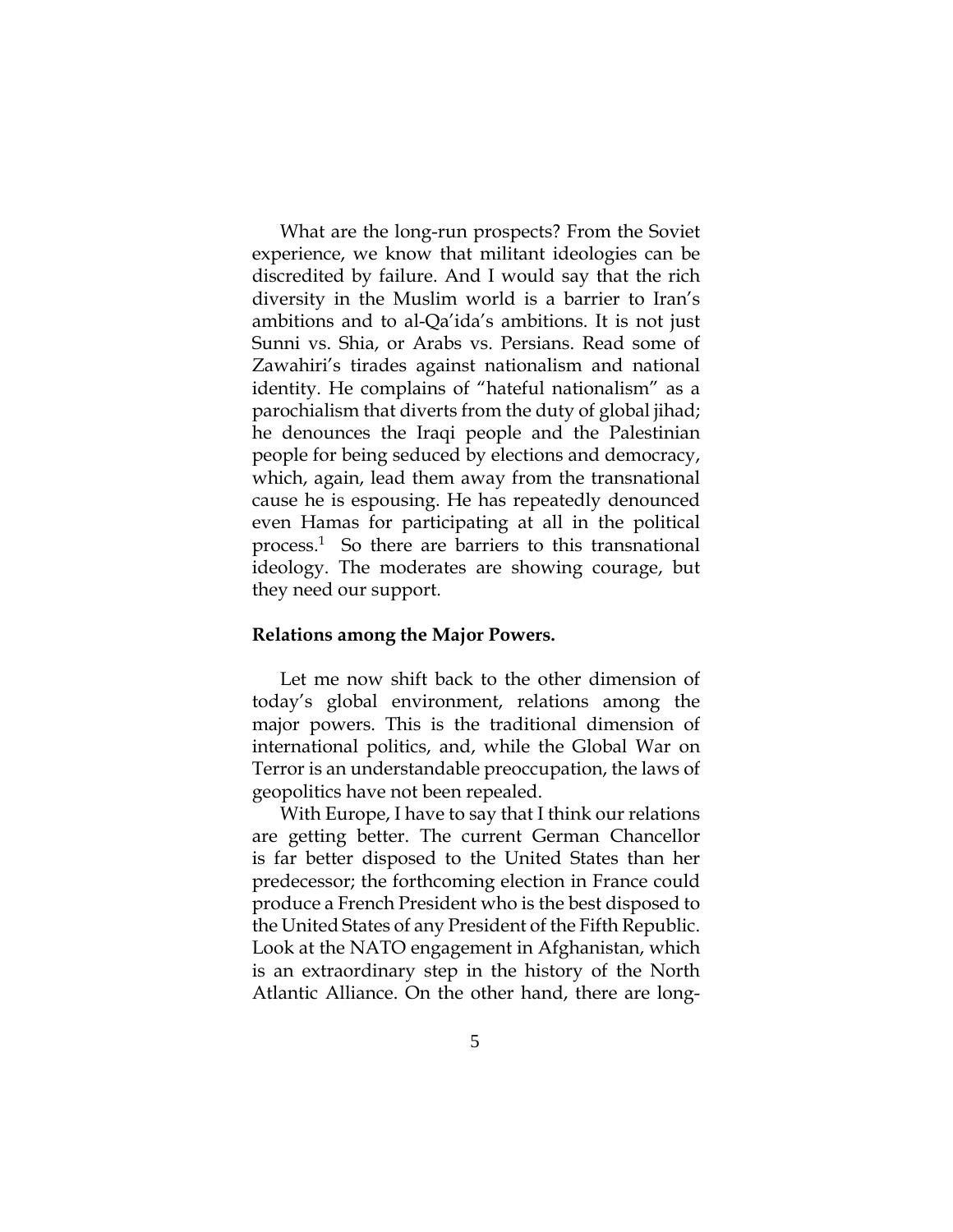term demographic trends that will weaken Europe, with unpredictable results.

Next, Russia: I was in Munich in early February at the Wehrkunde Conference and heard President Vladimir Putin's famous speech. But if Putin's goal was to split Europe from the United States, I think it backfired badly with the Europeans. The anti-American stuff in his speech was stale; what struck the Europeans was his threat to pull out of the Intermediate Range Nuclear Forces (INF) Treaty—which concerns them a lot—and his insulting the Organization for Security and Cooperation in Europe (OSCE) and its electionmonitoring as a "vulgar instrument of American domination." The OSCE is headed by a Frenchman, who was not amused! All this was shocking to the Europeans. Meanwhile, Russia is squeezing Ukraine and Georgia, using energy as a weapon of pressure against everyone; it is also trying to push us out of Central Asia.

The bottom line is we have a Russia problem. But the Putin speech may have been a wake-up call in Europe. An attempt by Russia to undo the outcome of 1989 and 1991 cannot be accepted. This has to be on the U.S. and European agendas, and we have to present a common front.

With respect to other important major powers— Japan and India—U.S. relations with them are literally better than ever. In the security field, Japan has never been as committed and as close to us as it is now. And I was happy to have been part of the growth of the U.S. defense partnership with India, which is a significant new strategic development.

Now, China: It was my office that published the annual reports to Congress on China's military power. These were, we hoped, factual and descriptive, not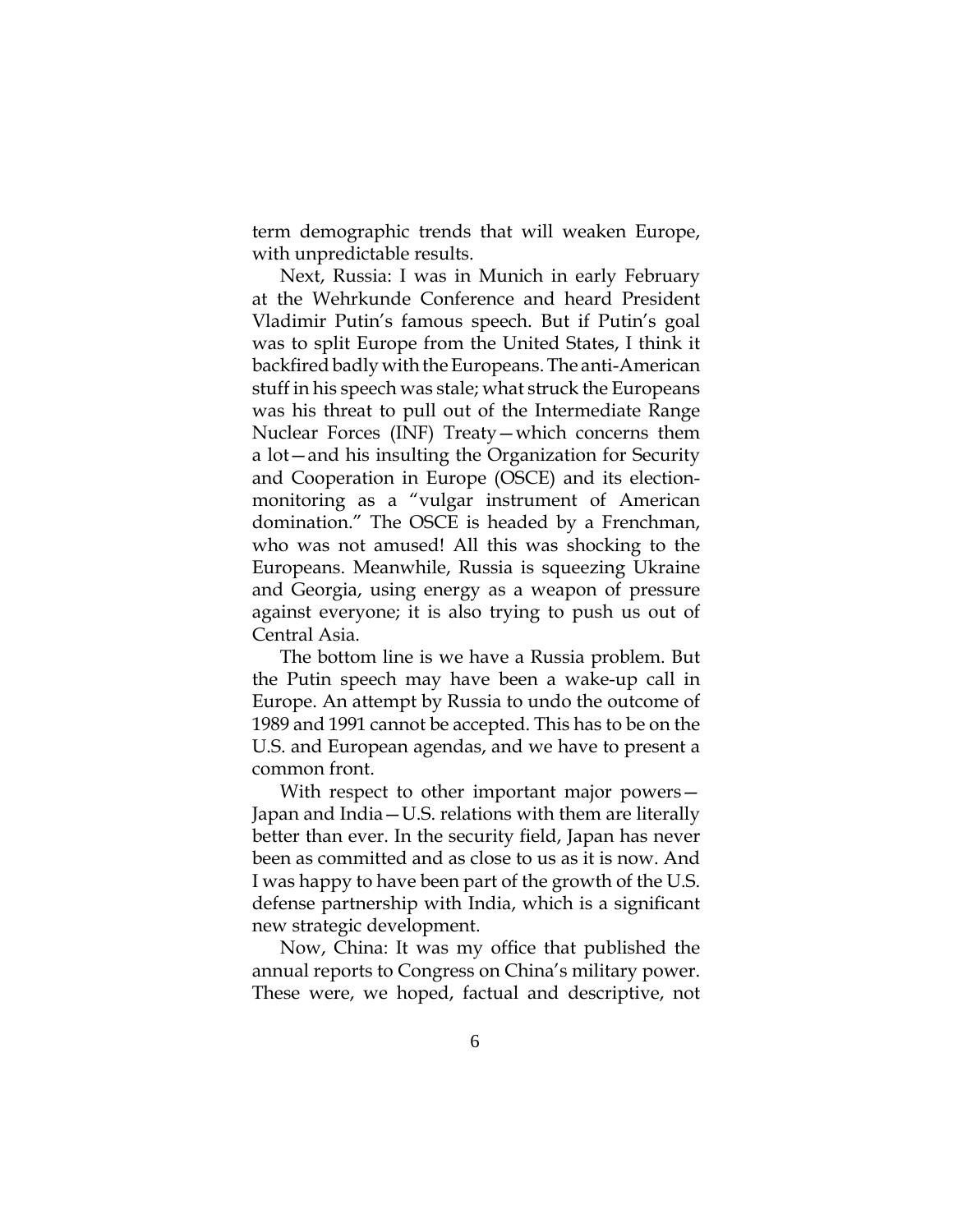beating any drum. But they were sobering: China has achieved a first-world military capability in some areas (modern mobile intercontinental ballistic missiles [ICBMs]; modern submarines; jet fighters; antiship weapons they are purchasing from the Russians). We have taken note of the lack of transparency in their defense programs—we believe their real spending is two to three times what they announce. And the defense budget they announced has been growing annually at 17-18 percent in recent years. This represents a patient, systematic, long-term commitment to build up what they call their Comprehensive National Strength.

We also see signs of a global foreign policy—a more active diplomacy in Latin America, Africa, and elsewhere. This may be a natural thing and a tribute to China's ability and economic success. But, nonetheless, China's rise is a potentially transforming event in the international landscape.

China, in my view, should be seen not as a military problem but as a geopolitical problem. In the military dimension, we should be able to maintain a deterrent balance in the Taiwan Strait and head off any miscalculation. We and our allies can shape the strategic environment in the Asia/Pacific region into which China is emerging and to which China will need to adapt. And there are other dimensions of U.S. policy—economic, diplomatic—which can help shape China's evolution in constructive directions. Nothing is foreordained. It is certainly within our means to manage overall relations with China and with Russia in a reasonable way.

### **Conclusions and Implications.**

Now, I have discussed the Islamist challenge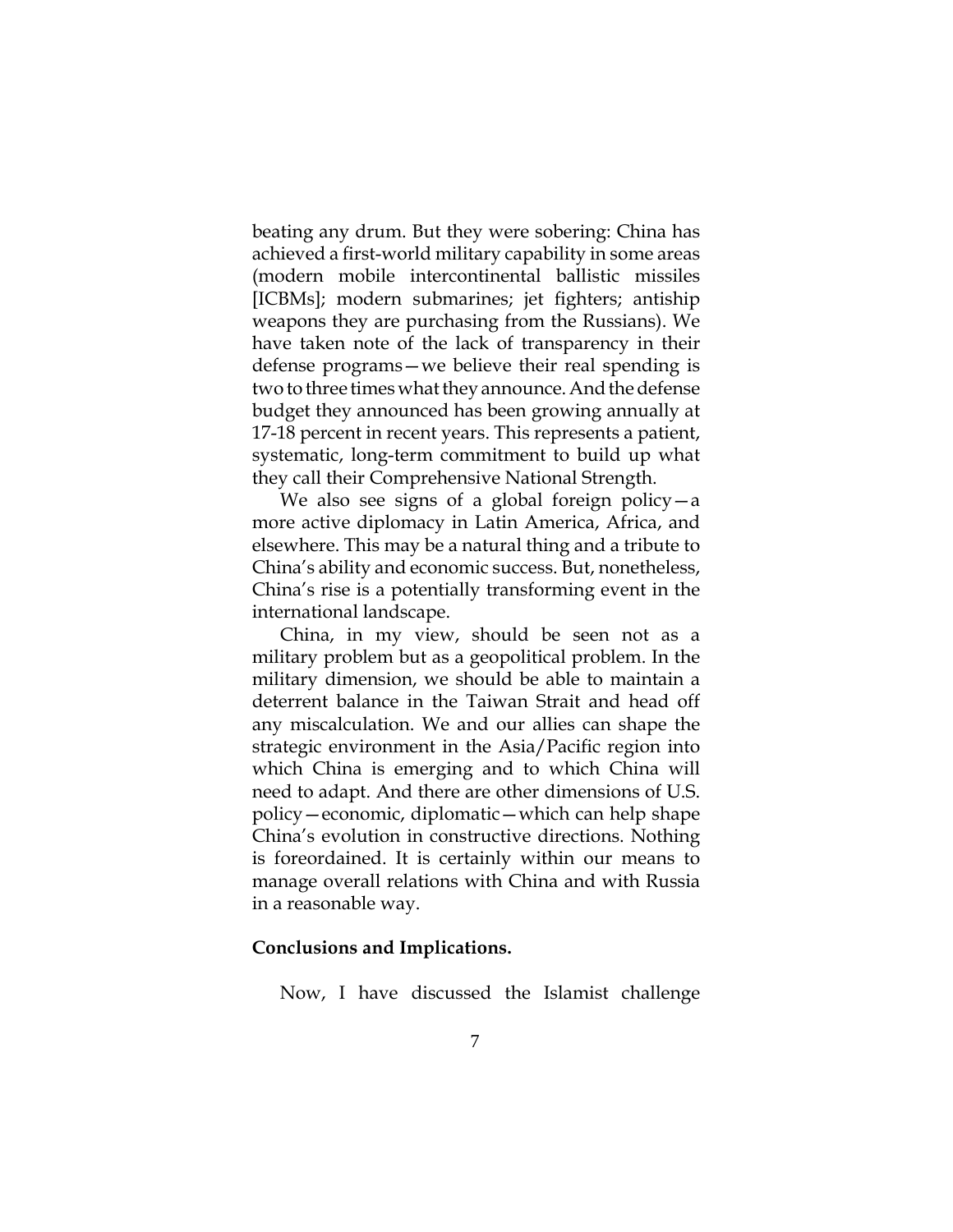and relations among the major powers as separate dimensions of policy. But one might reasonably ask: In what ways do they—or might they—interact?

For one thing, the United States, Europe, Russia, and China all face similar challenges from Islamist extremism. If these challenges grow, they may loom larger in all these countries' relations with each other.

For example, I read an interesting piece on a radical Islamist website denouncing China for its ties with Israel and for its alleged repression of Chinese Muslims.<sup>2</sup> The piece also speculated that, after al-Qa'ida brings down the United States, China will replace the United States as al-Qa'ida's main rival for world domination. So, there are all sorts of possibilities!

A second point that has occurred to me: Everything I have discussed highlights the renewed importance of energy as a strategic factor in international politics, and as a weapon. I do not have the solution, but I can visualize a tremendous strategic payoff if we can reduce the world's dependence on energy from unreliable suppliers.

A third point: In the nearer term, the clear implication of what I have discussed only points to the absolutely critical role that the United States plays as the bulwark of international order.

• In the Middle East, all our friends, Arabs and Israelis, tell us this: "Do not abandon us." They all see Iraq in this context. They worry about Iran, and we are trying to reassure them we can shield them against Iran. But they see Iraq as a test of our credibility: "Do not abandon us."

• In Asia, it is not an accident that our relations are growing tighter with many countries such as Japan, India, Australia, Vietnam, Indonesia, Singapore, Mongolia, to name a few. They, too, count on American